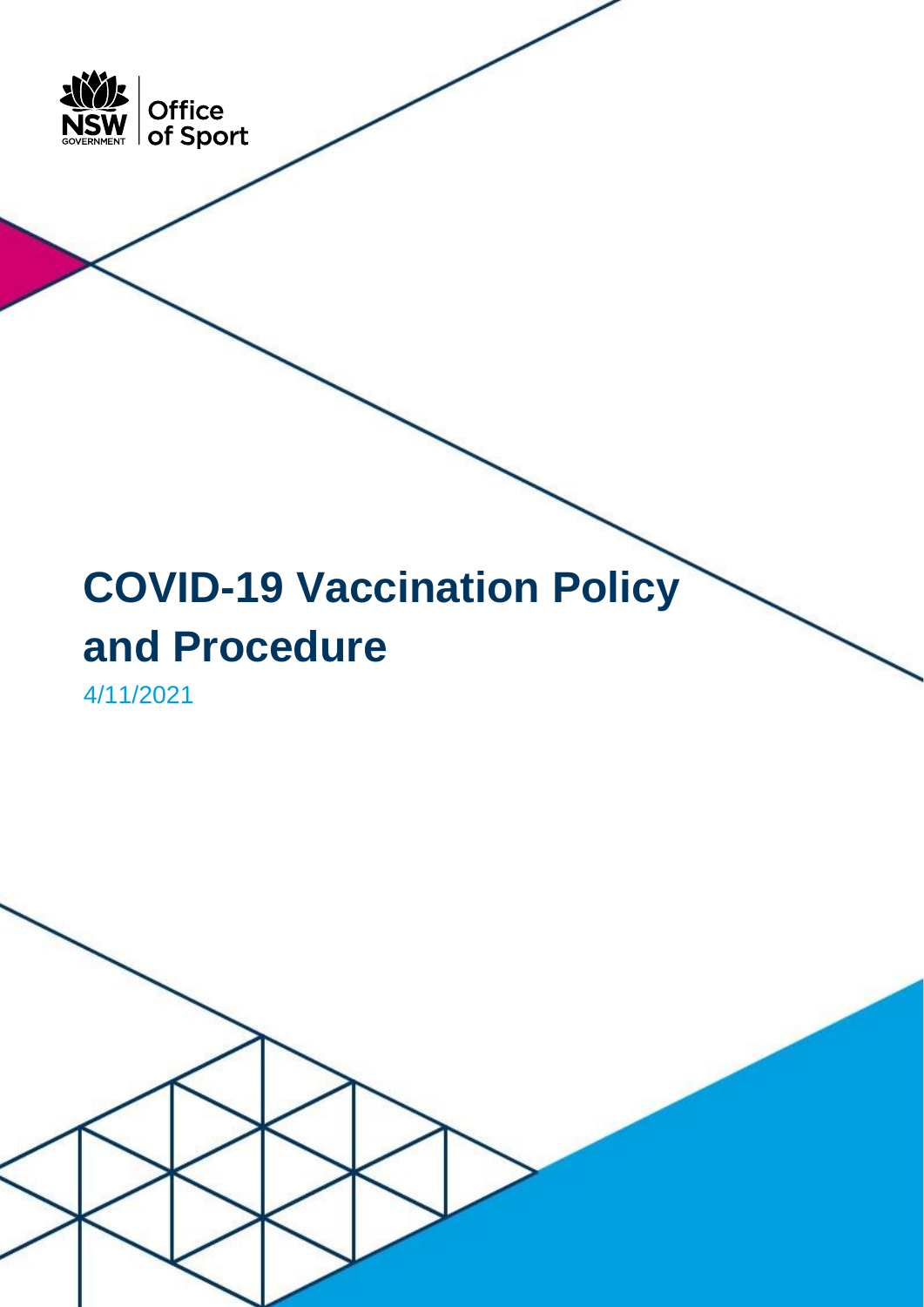### **Document information**

| Title:                                                 | COVID-19 Vaccination Policy and Procedure                                                                                                |
|--------------------------------------------------------|------------------------------------------------------------------------------------------------------------------------------------------|
| Version:                                               | Version 1                                                                                                                                |
| Approved date:                                         | 4 November 2021                                                                                                                          |
| <b>Approver:</b>                                       | <b>Chief Executive</b>                                                                                                                   |
| Owner:                                                 | Director, Human Resources                                                                                                                |
| Contact:                                               | <b>Manager Workplace Relations</b>                                                                                                       |
| <b>Publishing:</b>                                     | This document is published both on the intranet and internet                                                                             |
| <b>Review:</b>                                         | 6 months from implementation                                                                                                             |
| <b>Next Review:</b>                                    |                                                                                                                                          |
| <b>Related Documents</b><br>and Forms:                 | <b>Medical Contraindication Certificate</b><br><b>Exceptional Circumstances Form</b>                                                     |
| <b>Related Internal</b><br><b>Policies/Procedures:</b> | OoS Code of Conduct and Ethics<br><b>Managing Misconduct Policy and Procedure</b><br><b>OoS Records Management Policy</b>                |
| or Links:                                              | <b>Related External Policies</b> C2021-16 Guidance for Government Sector Agencies regarding COVID-19<br>Vaccinations for their Employees |

| Amendments**                                 |                                       |                    | Record No.                   |
|----------------------------------------------|---------------------------------------|--------------------|------------------------------|
| Initial release                              | Manager Workplace<br><b>Relations</b> |                    |                              |
| Post consultation                            | Manager Workplace<br><b>Relations</b> |                    |                              |
| COVID-19 Vaccination Policy and<br>Procedure | Manager Workplace<br><b>Relations</b> | 3 November<br>2021 | D21/174309                   |
|                                              |                                       |                    |                              |
|                                              |                                       |                    |                              |
|                                              |                                       |                    | Prepared by title, unit Date |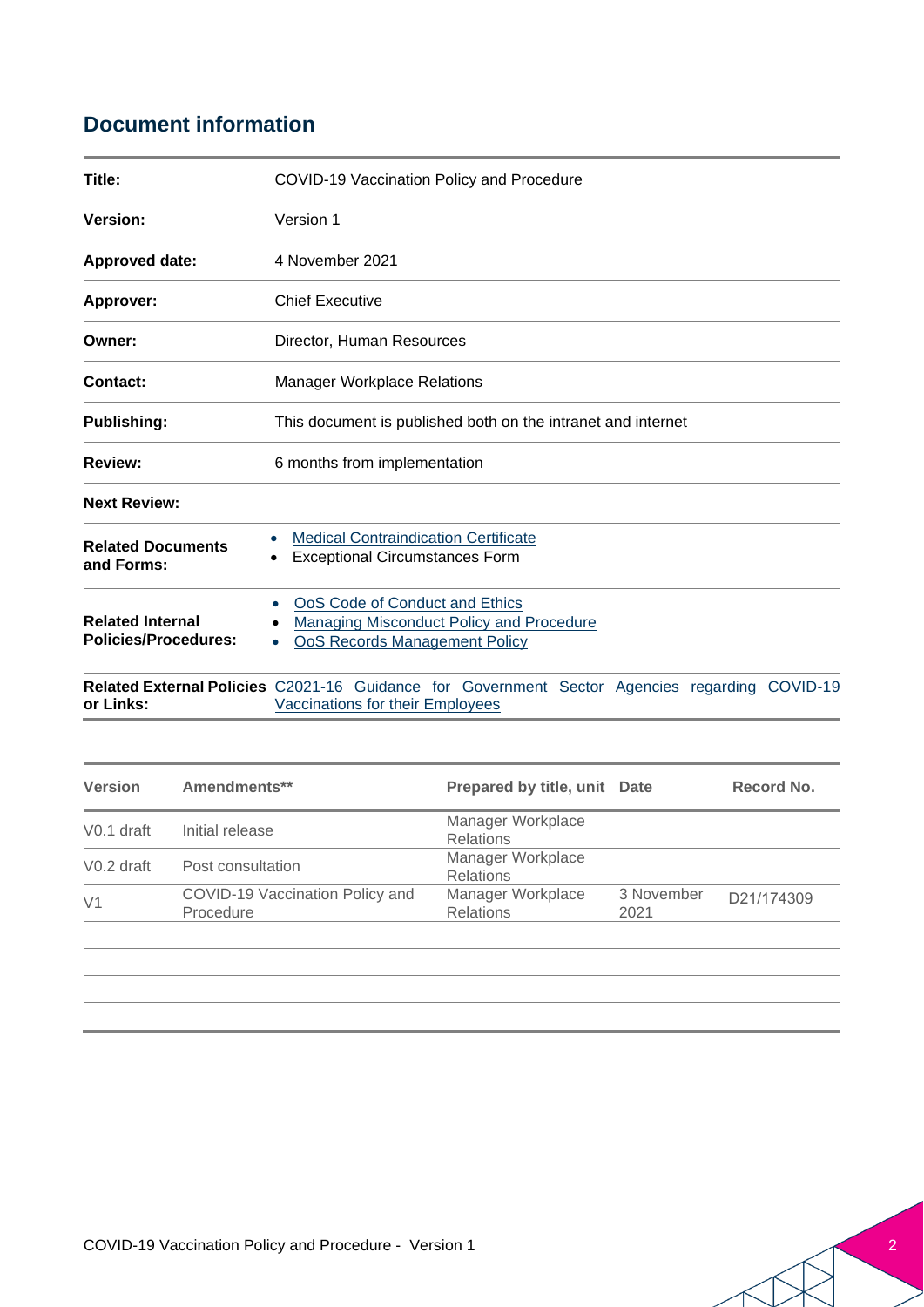## **Policy**

#### **1 Purpose Statement**

This policy outlines the Office of Sport's COVID-19 vaccination requirements and its approach to identifying specific occupational roles that require vaccination in order to provide a COVID safe work environment for staff and clients. It is informed by [C2021-16 Guidance for Government Sector](https://arp.nsw.gov.au/c2021-16-guidance-for-government-sector-agencies-regarding-covid-19-vaccinations-for-their-employees/)  [Agencies regarding COVID-19 Vaccinations for their Employees](https://arp.nsw.gov.au/c2021-16-guidance-for-government-sector-agencies-regarding-covid-19-vaccinations-for-their-employees/)

#### **2 Scope**

This policy and related procedure apply to all individuals engaged by the Office of Sport including, but not limited to, a person engaged under an employment contract, ongoing, temporary or casual arrangement, volunteer, contractor, secondment, fee-for-service or contingent labour.

#### **3 Definitions**

| <b>Term</b>                           | <b>Definition</b>                                                                                                                                                                                                                                                                                                           |
|---------------------------------------|-----------------------------------------------------------------------------------------------------------------------------------------------------------------------------------------------------------------------------------------------------------------------------------------------------------------------------|
| COVID-19<br>Vaccination               | COVID-19 vaccination means being "fully vaccinated" as defined in the NSW<br><b>Public Health Orders.</b>                                                                                                                                                                                                                   |
|                                       | At the date of issuing this policy, that means obtaining a first dose then second<br>dose of a COVID-19 vaccine approved by the Therapeutic Goods<br>Administration for use in Australia or producing evidence of a medical<br>contraindication in the prescribed form and signed by an authorised medical<br>practitioner. |
|                                       | Note: In the future this may also include COVID-19 additional/booster<br>vaccinations.                                                                                                                                                                                                                                      |
| Employee                              | Means an employee of the Office of Sport. Reference to 'employee' for the<br>purpose of this policy excludes non-employees, contractors, volunteers, fee<br>for service and contingent labour (as opposed to 'staff' as defined below).                                                                                     |
| Manager or<br>Supervisor              | A person occupying a role that is responsible for the supervision of a staff<br>member even if the title does not contain the word 'manager' in it.                                                                                                                                                                         |
| OoS, Office                           | The Office of Sport.                                                                                                                                                                                                                                                                                                        |
| Staff / Staff member                  | Used interchangeably and includes all individuals engaged by the Office of<br>Sport including, but not limited to, a person engaged under an employment<br>contract, ongoing, temporary or casual arrangement, volunteer, contractor,<br>secondment, fee-for-service, contingent labour.                                    |
| <b>Vaccination Risk</b><br>Assessment | An internal process which the Office of Sport and its delegates use to assist<br>with the identification of specific occupational roles where vaccination is a<br>control measure against transmission of COVID-19 or serious illness/injury<br>arising from COVID-19.                                                      |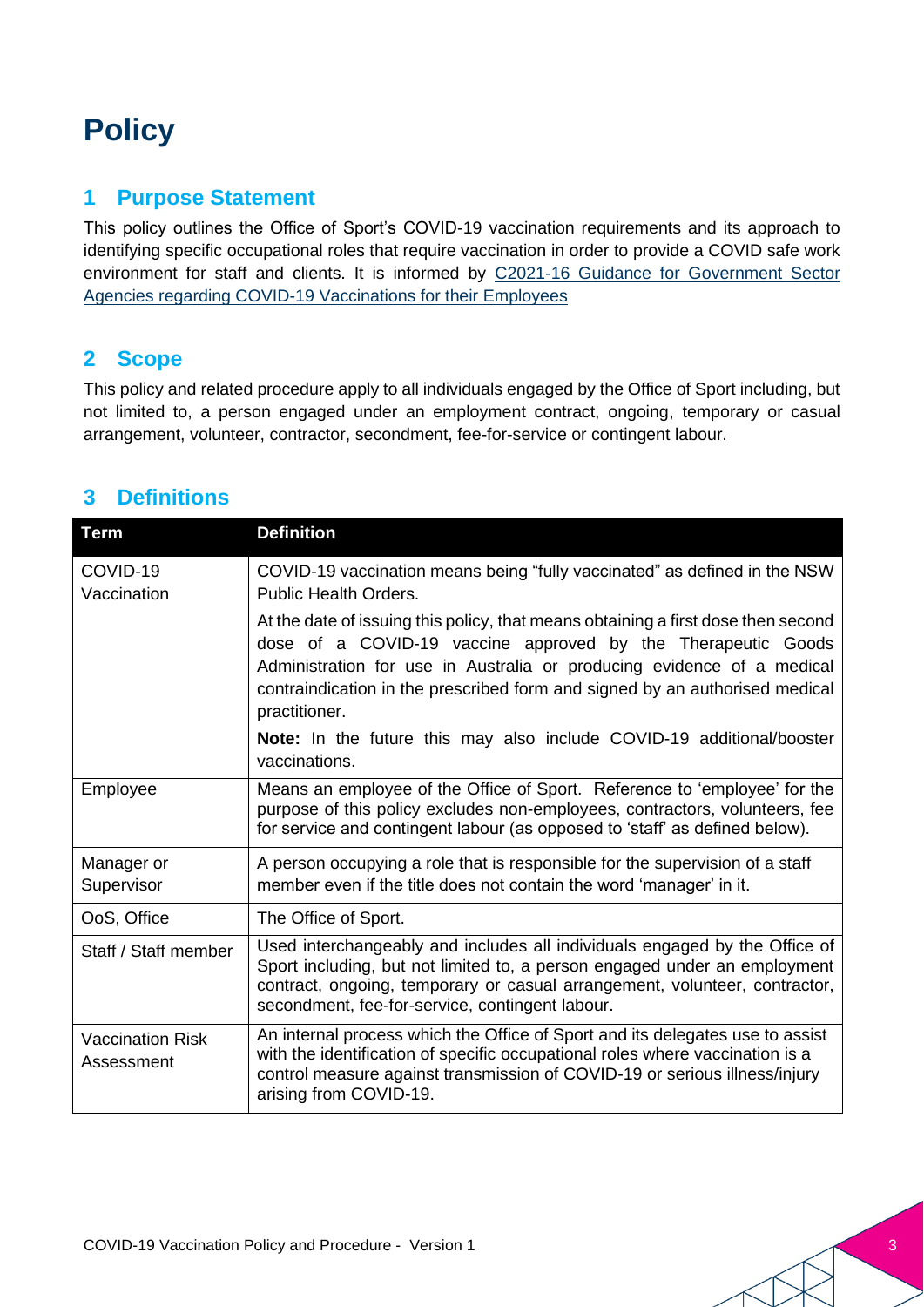#### **4 Policy Statement**

For the safety of OoS employees and the communities we serve, the NSW Government expects all government sector employees who can be safely vaccinated, to do so at the earliest opportunity.

The risks of COVID-19 have presented the need to have comprehensive vaccination requirements in place to:

- to provide a safe environment for our employees to work together
- protect our employees and their families from potential sources of infection among the communities we serve
- protect the communities we serve, noting that many are vulnerable
- to ensure business continuity for our public services

Vaccination not only reduces risk, it significantly reduces the chance of infection of COVID-19 and decreases the number of people who will be considered close or secondary contacts in the event of a positive case.

The Office of Sport, as an employer, has the power to give a direction to employees to be vaccinated, including as a pre-employment requirement, and provide proof of COVID-19 vaccination if the direction is:

- lawful
- reasonable
- within the scope or subject matter of the employee's employment; and
- following a risk based assessment

Whilst the OoS Vaccination Risk Assessment is a major factor in deciding whether a direction is lawful and reasonable, other factors may be considered including, but not limited to, client demands and expectations, community expectations and commercial factors.

#### **4.1 Identification of Roles**

The Office of Sport has undertaken a risk assessment identifying specific occupational roles that require full vaccination as part of the safety response to the hazard of COVID-19 in the workplace.

Occupational roles identified in the risk assessment as requiring full vaccination are those in Tiers 1 and 2. Staff in these roles will be required to submit evidence of their vaccination status through to Human Resources via email at [whs@sport.nsw.gov.au](mailto:whs@sport.nsw.gov.au) by 1 December 2021. For the avoidance of doubt, the roles identified in Tiers 1 and 2 include, but are not limited to:

- All roles undertaken in Sport and Recreation Centres
- All roles undertaken in Regional Offices
- All roles undertaken in Office of Sport Venues (including, but not limited to, Sydney International Shooting Centre, Southern Highlands Regional Shooting Complex, Sydney Equestrian Centre and Sydney International Regatta Centre)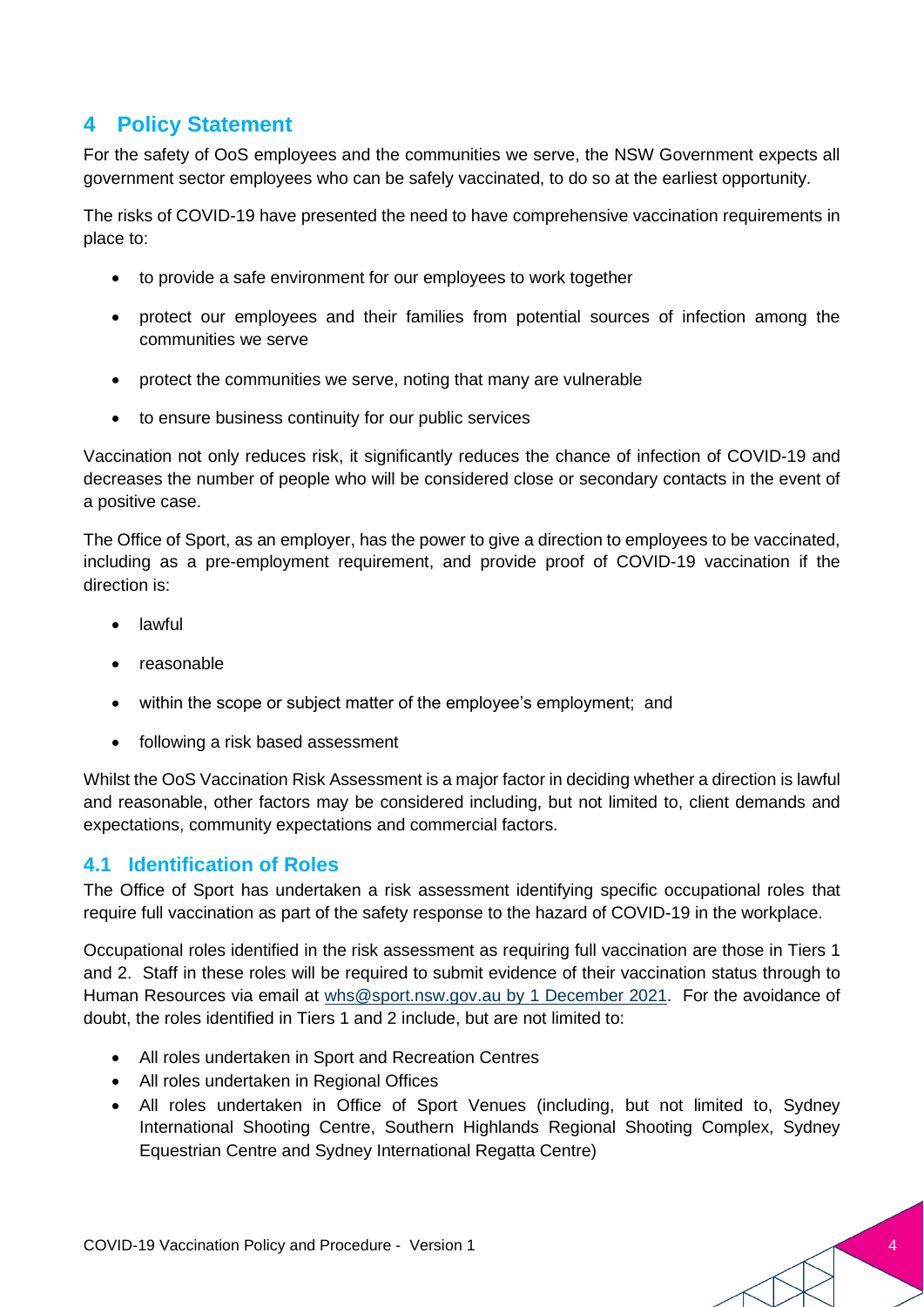- Combat Sports Inspectors, Manager Programs and Regulation, Compliance and Enforcement **Officers**
- Regional Directors, Project Officers, Principal Advisor Major Events, Senior Project Officer Major Sports Events, Senior Project Officer Event Coordination, Chief Executive, Executive Director Policy and Planning, Executive Director Regional Delivery
- All roles within the Duke of Edinburgh team who attend schools

Access to worksites by staff identified in Tiers 1 and 2 (as per above) will be restricted to those who have provided evidence of their full vaccination.

The majority of Corporate and Administrative staff working at Sydney Olympic Park are considered Tier 3 and Tier 4 work roles.

For Tier 3 roles, there are several factors that need to be considered in deciding whether it would be reasonable to require vaccination, including the level of community transmission, the need, frequency and nature of direct contact with the public and visits to other workplaces.

During the initial phase Risk Assessment detailed in section 4.2 below, there were no essential functions of Tier 3 and 4 Roles highlighted that could not be undertaken by an unvaccinated employee. However, staff consultation has indicated that some Tier 3 and/or 4 roles may undertake functions, have client interactions or visit locations where exposure to and/or transmission of COVID-19 is significant or accessing OoS work sites where most (or all) roles are Tier 1 or Tier 2. Whilst it would not be considered reasonable at this time to require mandatory vaccination for most of these roles, some Tier 3 and/or 4 roles may require mandatory vaccination. Where this is being considered, this should be based on a further risk assessment for the particular role.

Human Resources will support locations or worksites with monitoring records of vaccination to ensure compliance. Where individuals do not comply within the required timeframe as identified in section 5.5 (1 December 2021) of this policy, they will be issued with a direction to comply.

#### **4.2 Risk Assessment**

The OoS Vaccination risk assessment process is used to assess risk considerations for each business stream to identify risk management strategies including, but not limited to, COVID-19 vaccination. Within each business stream, consideration is given to the hazards for specific roles across locations or worksites that are similar.

Risk assessments are a standard safety tool to inform the extent to which a particular risk must be controlled and mitigated.

The risk assessment broadly considers the following:

- specific occupational roles at OoS worksites or locations where it is necessary to protect staff from further community transmission
- There is a higher risk that staff will be exposed to the virus due to the operating environment (e.g. staff who must work with persons where social distancing is not always possible)
- The staff member works with at risk populations (e.g. young persons, children, or other groups who work with at risk populations)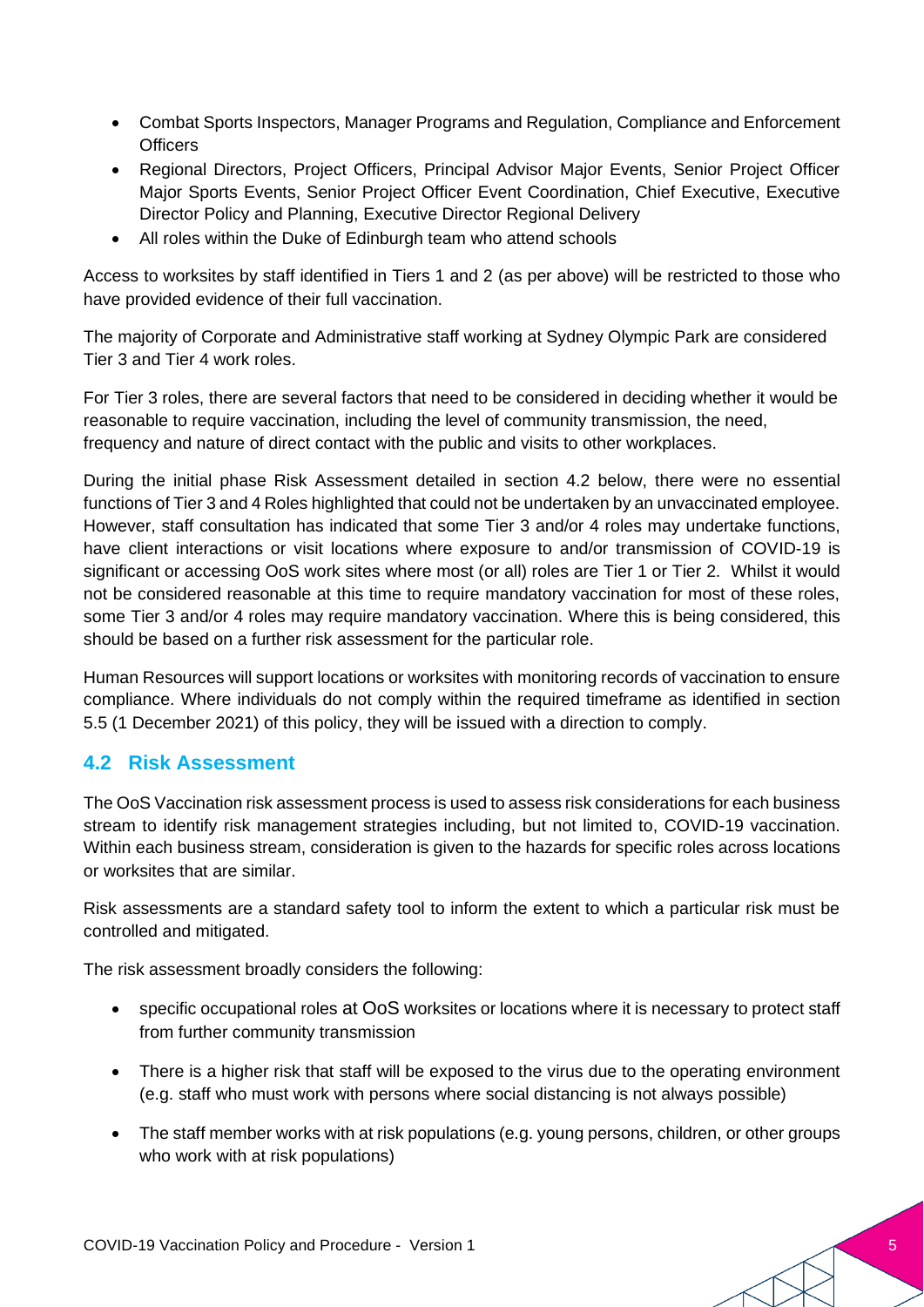• PPE and other control measures, in the given circumstances, are inadequate or there is a high risk of failure to sufficiently protect staff and the community

The OoS Vaccination Risk Assessment will inform which roles will require a staff member to be fully vaccinated.

#### **4.3 Reasonable Directions**

Staff occupying designated roles in Tiers 1 and 2 as identified by the OoS Vaccination Risk Assessment are subject to a direction to provide evidence of full COVID-19 vaccination.

#### **5 COVID-19 Vaccination Requirements**

#### **5.1 Evidence of Vaccination Status**

#### **5.1.1 Staff**

The OoS encourages all employees to send their vaccination status to Human Resources via email to: [whs@sport.nsw.gov.au](mailto:whs@sport.nsw.gov.au) regardless of whether their occupational role has been identified through the risk assessment process.

Where a specific occupational role has been identified through the risk assessment process, staff in those roles will be required to provide evidence of their full COVID-19 vaccination status.

Non-payroll staff, including contractors, consultants, volunteers and students, apprentices/trainees/those on work experience are required to meet the vaccination requirements. The organisation they are engaged through must confirm compliance with this requirement before they commence with the OoS. Managers/Supervisors must retain confirmation records locally.

#### **5.2 Medical Contraindication**

Some staff may seek an exemption if they have a medical contraindication. A medical contraindication applies where a staff member provides a [medical contraindication certificate](https://www.health.nsw.gov.au/Infectious/covid-19/vaccine/Documents/covid-19-vaccine-contraindication.pdf) completed by a registered medical practitioner in the template that is provided by NSW Health and approved by the Chief Health Officer and which:

- certifies that the employee is unable to receive the COVID-19 vaccination because they have a recognised medical contraindication
- indicates whether the medical contraindication will permanently or temporarily prevent COVID-19 vaccination; and
- if the medical contraindication only temporarily prevents a COVID-19 vaccination, specifying when the person may be able to receive the COVID-19 vaccination

An employee diagnosed with COVID-19 and who has been issued a medical clearance notice under the NSW Public Health Orders, is taken to be fully vaccinated for up to 6 months from the date the medical clearance notice is issued. During this time the employee is considered compliant with the OoS COVID-19 Vaccination Policy and can continue normal work duties associated with their role.

Employees are to submit the medical contraindication form and medical clearance notice (where relevant) to their manager or director, who will review and seek advice from Human Resources. Alternatively, employees can submit this information to [whs@sport.nsw.gov.au](mailto:workhealthandsafety@sport.nsw.gov.au)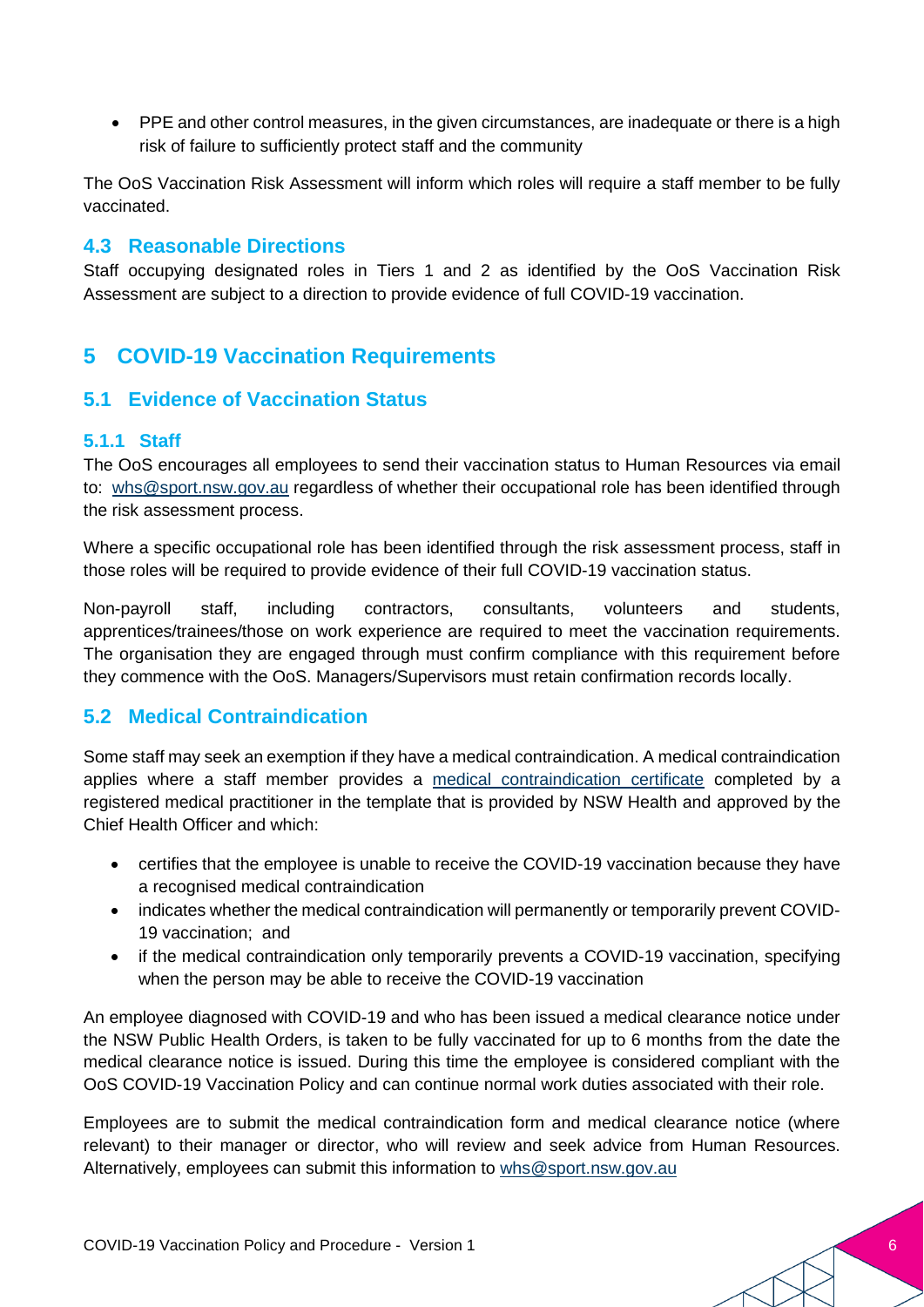Where there is contention about the medical evidence, the OoS may seek advice from the employees' medical practitioner and if required, the government's medical assessment provider.

Each case will be individually considered noting the medical condition, the working arrangements, and the type of work, the risk to others in the workplace, the availability of alternative work or anything else that is relevant.

Where an employee has a medical contraindication, consideration will be given to either:

- accepting the medical contraindication as fulfilling the vaccination requirement, or
- where the hazard in the workplace can't otherwise be mitigated, providing a reasonable workplace adjustment to enable alternative work.

If a registered medical practitioner certifies that an employee has a temporary medical contraindication, which makes them unable to receive the COVID-19 vaccination, any exemption based on this only applies for the period specified in the medical contraindication certificate provided by the medical practitioner. If the medical reason continues beyond that period, the employee must provide a new medical contraindication certificate from their doctor.

Where a workplace adjustment is required and cannot be made, and once all other relevant options have been ruled out, consideration may be given to whether the person can continue in employment. Any decision will be made in line with applicable OoS policies and legislation.

#### **5.3 Exceptional Circumstances**

If a staff member believes that there are exceptional circumstances why they shouldn't have to be vaccinated, other than a medical contraindication, they can apply to have this considered as an exceptional circumstance. This must be submitted at least one week prior to the vaccination compliance date of 1 December 2021 or if away from the workplace on leave, one week prior to due return date. Once the vaccination compliance date for the requirement to be vaccinated has been reached, non-compliant employees will not be able to be present at any OoS worksites or premises. The default position is that employees claiming exceptional circumstances will not be able to attend work until their claim of exceptional circumstances has been determined. Alternative arrangements will be implemented which may include taking leave. Note sick leave and/or special leave do not apply. Non-employees may be instructed to leave the premises.

Where a staff member's application for exceptional circumstances is approved, this will be deemed to be 'fully vaccinated' for the approved timeframe for the purpose of this Policy.

Approval for exceptional circumstances may be ongoing or temporary.

#### **5.4 Vaccination Information Upload onto SAP**

Occupational roles identified in the risk assessment as requiring full vaccination must submit evidence of their vaccination status (including Medical Contraindication Certificate) to [whs@sport.nsw.gov.au](mailto:whs@sport.nsw.gov.au) to be entered into SAP by Human Resources staff. Copies of vaccination certificates will be destroyed by the Office or returned to the staff member.

#### **5.5 Vaccination Compliance Date**

The COVID-19 vaccination compliance date for staff identified in the OoS Vaccination Risk Assessment (refer section 4.1) as required to be fully vaccinated is **1 December 2021**. Once the vaccination compliance date for the requirement to be vaccinated has been reached, employees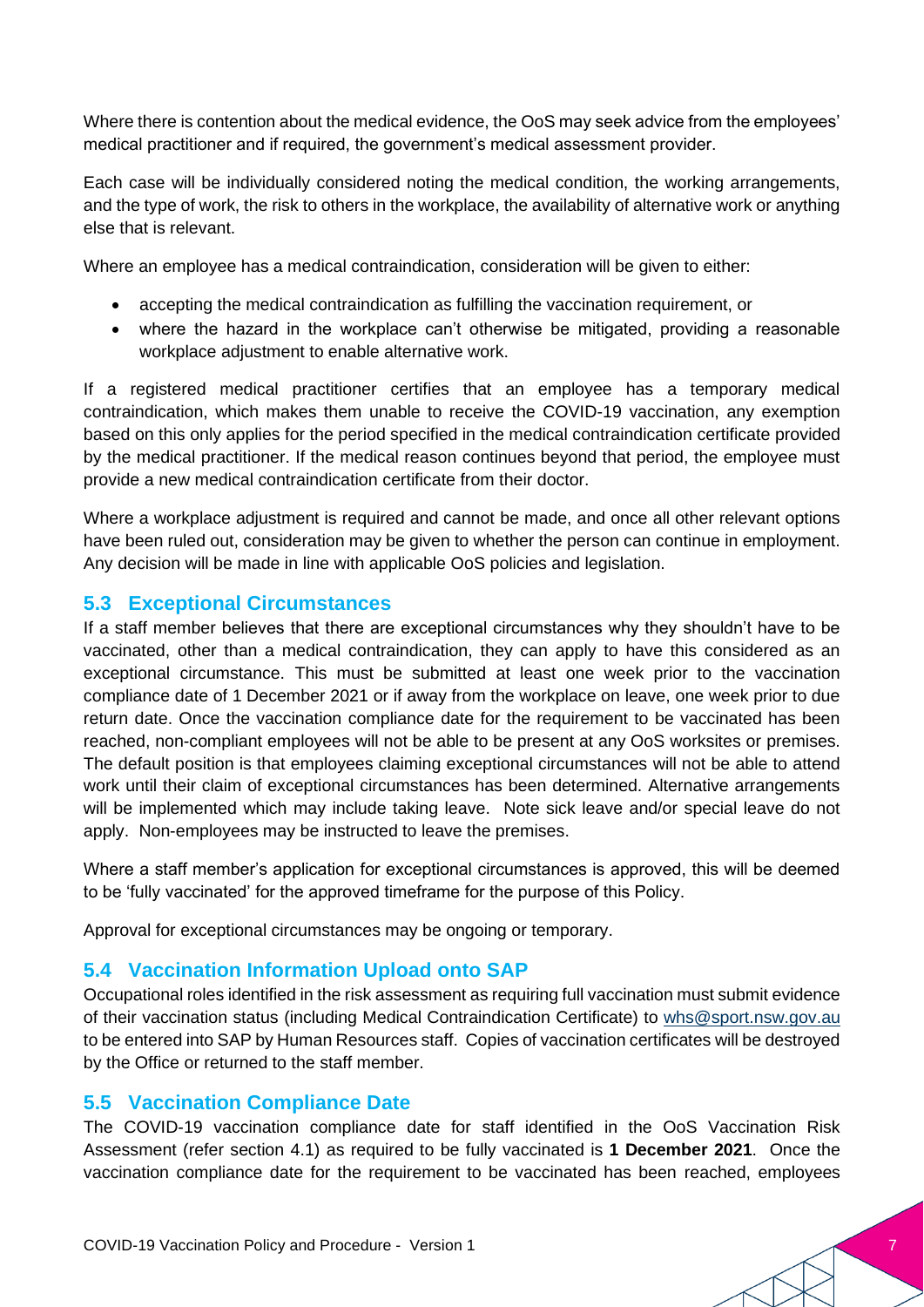identified in Tiers 1 and 2 (refer section 4.1) will not be able to undertake their role. Non-employees may be instructed to leave the premises.

#### **5.6 Staff who do not comply**

Where a staff member does not comply with a reasonable direction to be vaccinated, the employee will not be able to attend work and alternative arrangements will be implemented. These arrangements may include taking leave. Sick Leave and/or COVID leave cannot be used for this purpose.

Employees who do not comply must discuss alternative interim arrangements with their Manager and any decision/s will be made on a case by case basis.

It may be determined that the employee has refused to comply with a reasonable direction of the OoS. Failure to comply with this reasonable direction may be viewed as a breach of the OoS' *Code of Conduct and Ethics* and may result in Misconduct action being taken in accordance with Section 69 of the *Government Sector Employment Act 2013* and the *Government Sector Employment (General) Rules 2014* (GSE Rules) Part 8. Such action may ultimately lead to termination of employment.

#### **5.7 Record Keeping**

Employees' vaccination information will be securely stored on SAP. Once the documentation is verified, the Office of Sport will destroy copies of vaccination certificates or return it to the staff member. The Office has invited all staff to provide their vaccination details. Full vaccination details must be submitted by staff identified in Tiers 1 and 2 (refer to section 4.1).

The following information will be recorded on SAP:

- Proof of vaccination verified
- Person who verified certificate and date verified
- Type of vaccination
- Dose dates
- Medical Contraindication
- Exceptional Circumstances
- Person who verified vaccination certificate
- **Notes**

Employees can request to access this information at any time and can also request that any relevant updates are made to it. Employees should also keep a record of their vaccination evidence and/or medical contraindication.

The OoS values your safety as its highest priority.

The OoS is collecting information about employees and their vaccination status to determine which staff have been partially and/or fully vaccinated against COVID-19 to ensure our safety in the workplace and for those we come into contact with while we are at work.

The OoS will collect details as required under the relevant Public Health Orders. We will also collect the above information. Human Resources will provide a list denoting staff members, whose COVID-19 vaccination details have been verified, to managers to assist managers make decisions on managing the risk of transmission of COVID-19 in the workplace.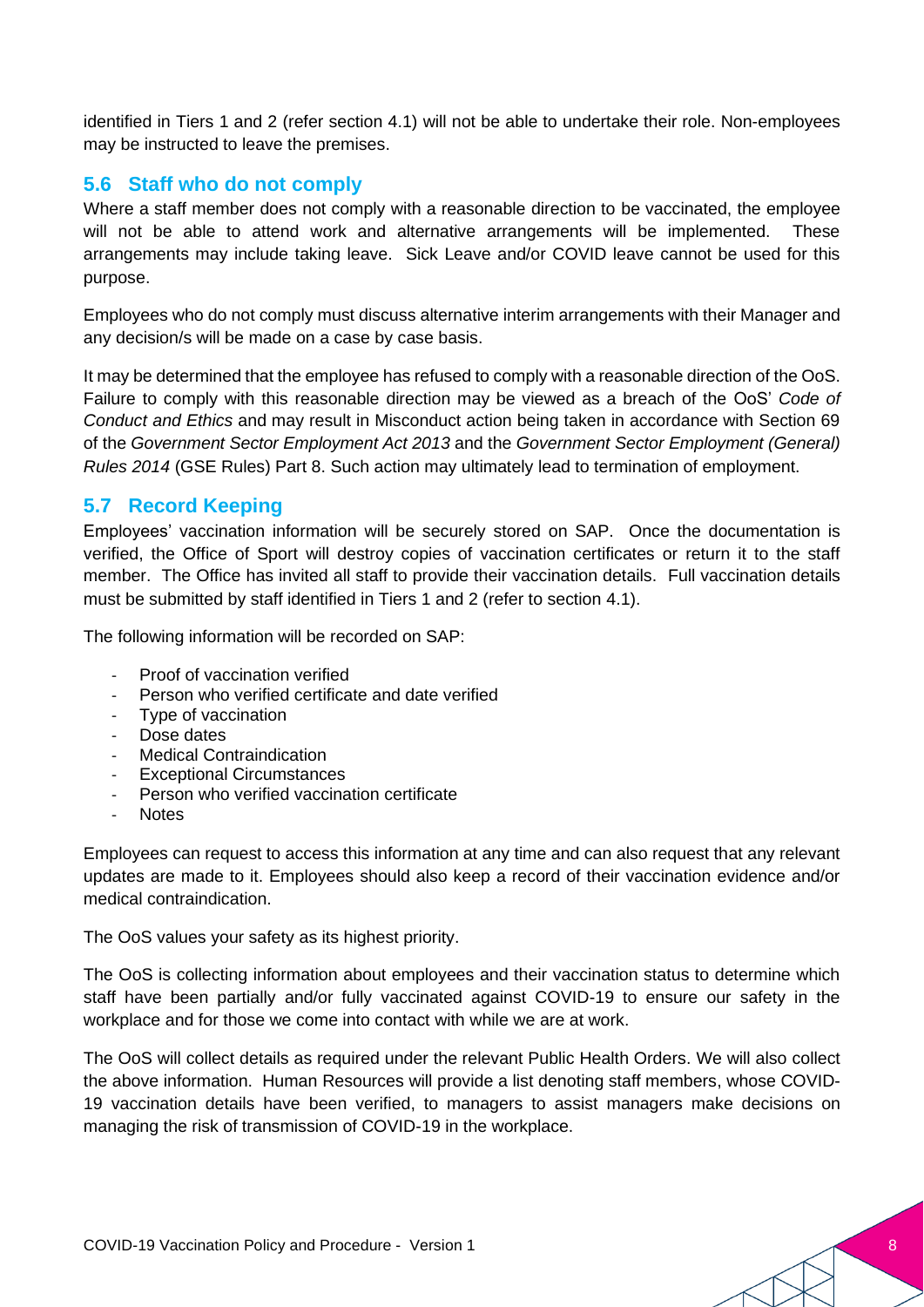The OoS is collecting this information directly from employees for the purpose of conducting risk assessments and to inform future decision making to protect workers and others from risks to their health and safety under the *Work Health and Safety Act 2011* and in accordance with current New South Wales Public Health Orders.

Please note that if you refuse to provide this information to the OoS, it may be determined that you have refused to comply with a reasonable direction of the OoS and action may be taken against you under the Managing Misconduct Policy and Procedure and in accordance with the *Government Sector Employment Act 2013* and the *Government Sector Employment (General) Rules 2014* (refer to section 5.6 above).

#### **6 Roles and Responsibilities**

#### **6.1 Chief Executive**

The Chief Executive is responsible for reviewing and approving the OoS Vaccination Risk Assessment outcomes and recommendations

#### **6.2 Chief Executive and Executive Directors**

Chief Executive and Executive Directors are responsible for:

- reviewing and approving Exceptional Circumstance submissions for their divisions
- endorsing and/or approving any actions that may impact a person's employment

#### **6.3 Directors**

Directors are responsible for:

- ensuring their employees are aware and understand their obligations in relation to compliance with the OoS COVID-19 Vaccination Policy
- address instances of employee non-compliance
- ensuring that there is a system in place for all their areas of responsibility to validate vaccination status and evidence of any contractors, volunteers, labour hire staff and/or work experience students

#### **6.4 Managers**

Managers are responsible for:

- monitoring compliance with the OoS COVID-19 Vaccination Policy
- identify non-compliance with the OoS COVID-19 Vaccination Policy
- support the Director / Executive Director to address non-compliance and/or any actions that may impact a person's employment
- provide advice and guidance to employees on matters relating to compliance with the OoS COVID-19 vaccination policy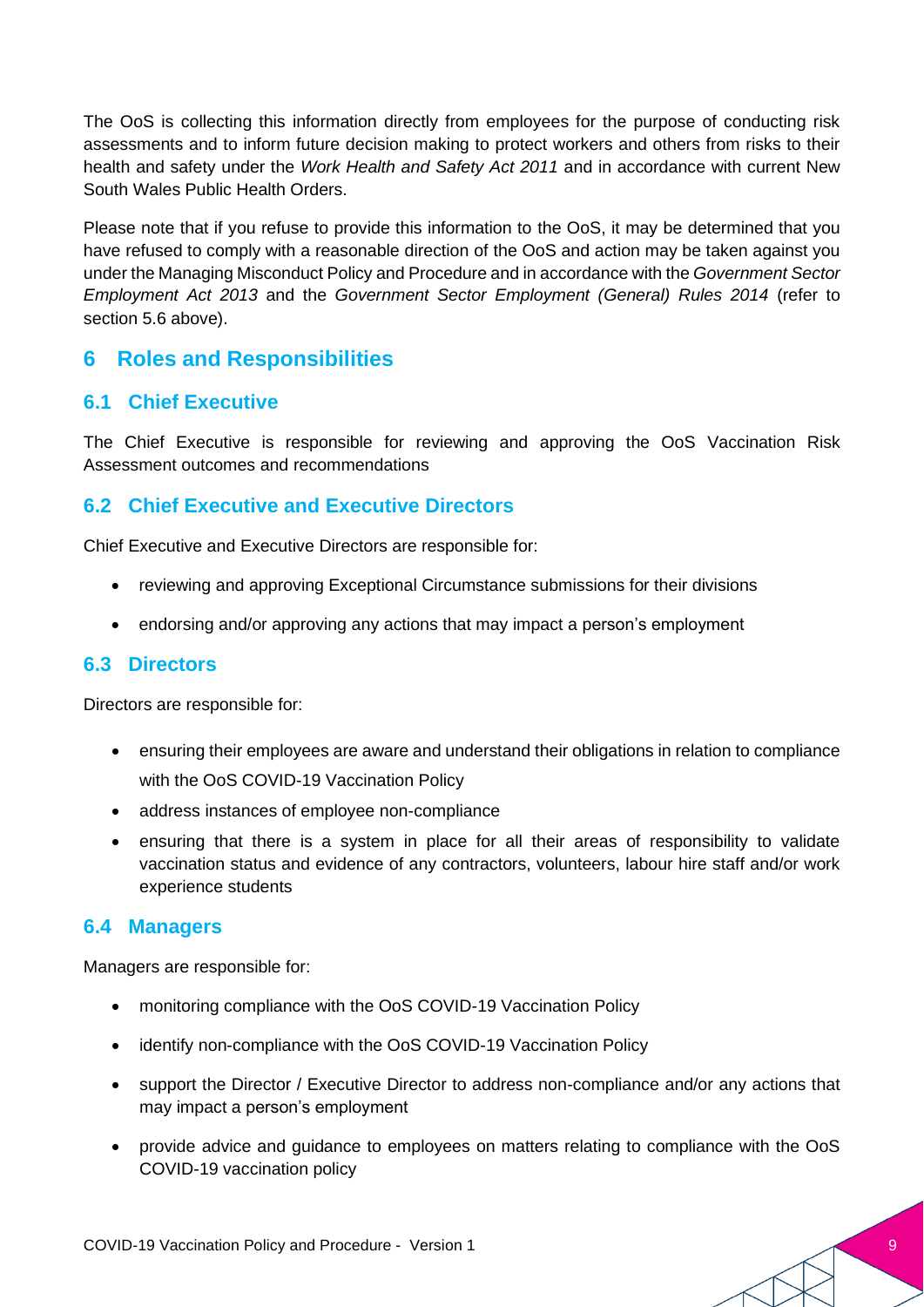- review Exceptional Circumstance submissions in consultation with Human Resources
- seek advice and guidance from Human Resources on implementation of the COVID-19 Vaccination Policy
- validating vaccination status and evidence of any contractors, volunteers, labour hire staff and/or work experience students
- conduct site-based risk assessments in accordance with section 12 of the COVID-19 Vaccination Procedure.

#### **6.5 Staff**

All staff are responsible for ensuring they:

- Comply with the OoS COVID-19 Vaccination Policy
- Seek advice and guidance from their Manager/Supervisor on issues relating to compliance with the OoS COVID-19 Vaccination Policy

#### **6.6 Human Resources**

#### **6.6.1 Workplace Relations**

- providing advice and guidance to Managers/Supervisors/Executives on non-compliance matters
- support Executive Directors/Directors to address non-compliance and/or any actions that may impact a person's employment

#### **6.6.2 Work Health and Safety**

- validating employee vaccination status and evidence
- validating medical contraindication certificates and/or medical clearance notifications, with support from Workplace Relations
- refer any contentious medical contraindication certificates to the government medical assessment provider
- providing advice and guidance to Managers/Supervisors/Executives on liaison with medical practitioners concerning medical contraindication outcomes, such as workplace adjustment
- provide vaccination status reporting to managers and Directors up to the relevant compliance date as detailed in section 5.5 in the policy.
- provide advice and guidance to Executive Directors, Directors, Managers/Supervisors throughout implementation of the OoS COVID-19 vaccination policy requirements
- provide advice and guidance to Managers/Supervisors to support medical contraindication outcomes such as workplace adjustment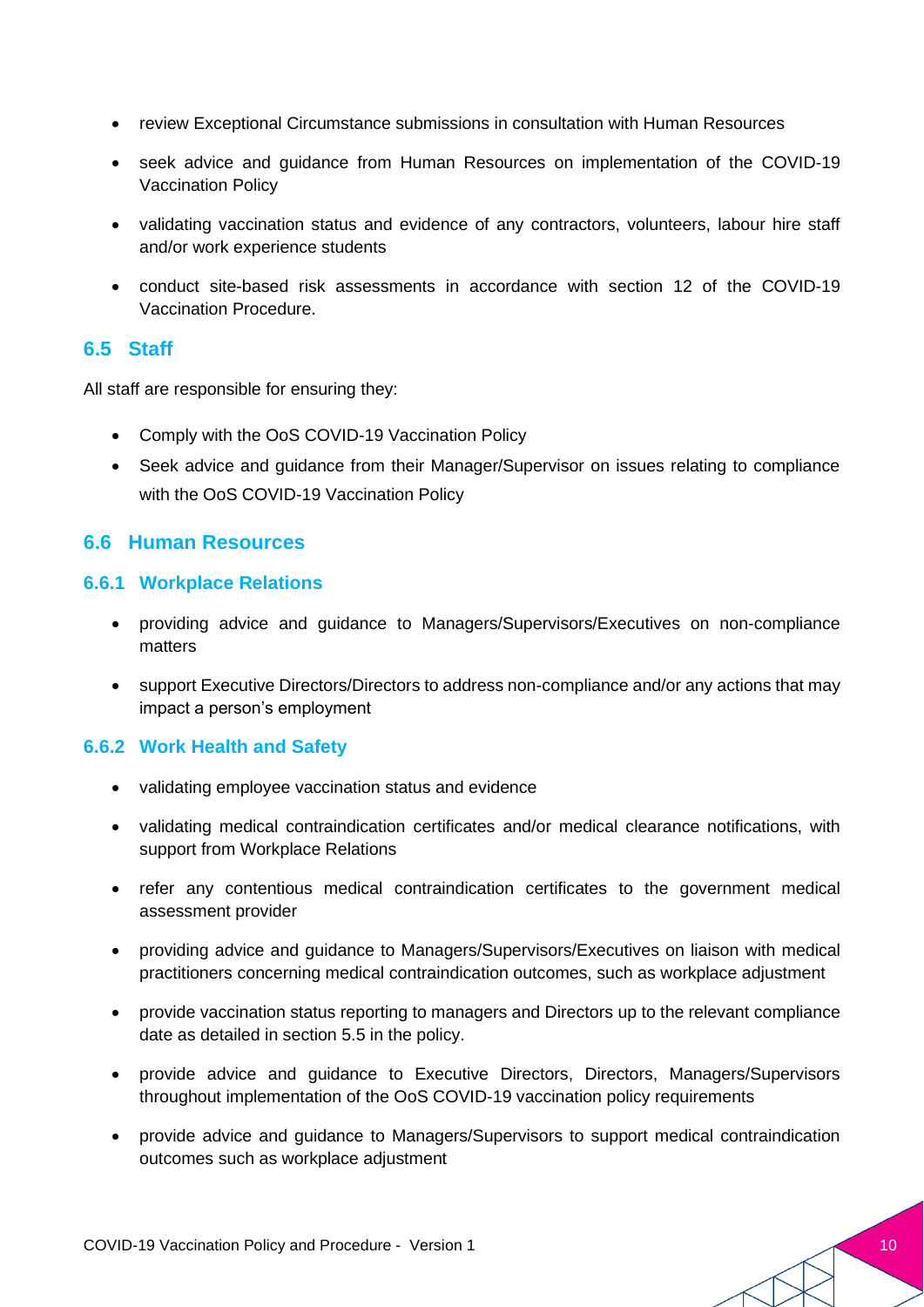#### **6.6.3 Workforce Management/Recruitment**

- when recruiting for identified specific occupational roles requiring COVID-19 vaccination, review vaccination status and validate evidence of vaccination prior to any offer of employment
- provide vaccination details to Payroll for inclusion in SAP

#### **7 Support and advice**

Advice and support regarding this policy is available from:

- Managers and Directors
- Human Resources
- Union representatives
- Employee Assistance Program (EAP) Contact Benestar on 1300 360 364

Contractors and consultants should discuss this policy with their respective organisation / agency. Volunteers should also discuss this policy with their Departmental contact officer.

#### **8 Legislation**

- [Government Sector Employment Act NSW 2013](https://legislation.nsw.gov.au/view/html/inforce/current/act-2013-040)
- [Government Sector Employment Regulation \(NSW\) 2014](https://legislation.nsw.gov.au/view/html/inforce/current/sl-2014-0060)
- [Government Sector Employment Rules \(NSW\) 2014](https://legislation.nsw.gov.au/view/html/inforce/current/sl-2014-0065)
- [Health Records and Information Privacy Act 2002](https://legislation.nsw.gov.au/view/html/inforce/current/act-2002-071)
- **[NSW Public Health Orders](https://www.bing.com/search?q=COVID-19+related+legislation+-+NSW+legislation&cvid=ca74f7fcd65c48c6a7086717ed44e58e&aqs=edge..69i57j69i60.1186j0j1&FORM=ANAB01&PC=U531)**
- [Public Health Act 2010](https://legislation.nsw.gov.au/view/html/inforce/current/act-2010-127)
- [Work Health and Safety Act \(NSW\) 2011](https://legislation.nsw.gov.au/view/html/inforce/current/act-2011-010)
- [Work Health and Safety Regulation \(NSW\) 2011](https://legislation.nsw.gov.au/view/html/inforce/current/sl-2017-0404)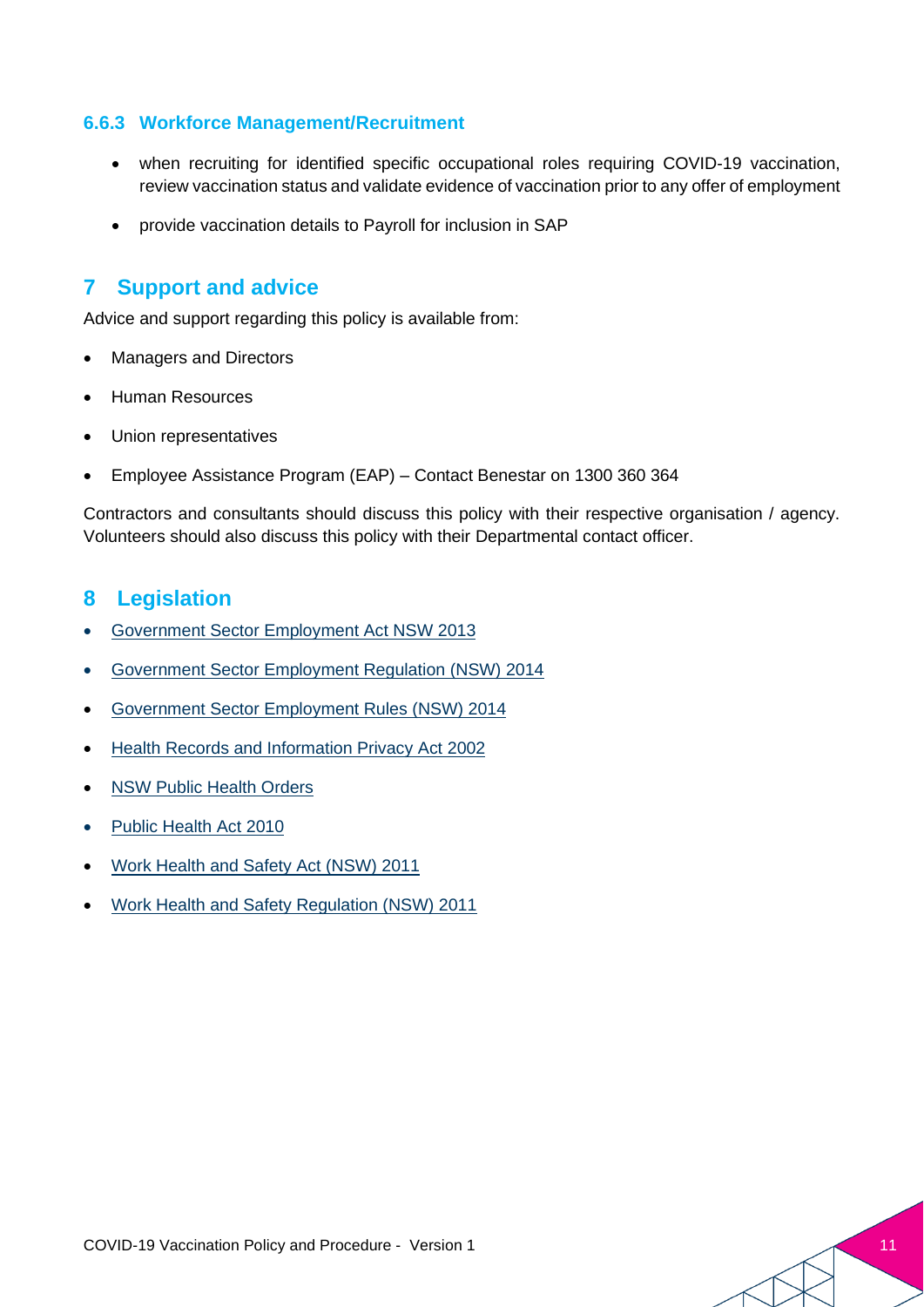### **Procedure**

#### **9 COVID-19 Vaccination Process Overview**

The OoS Vaccination risk assessment process is detailed in section 4.2 of the COVID-19 Vaccination Policy. It has been undertaken to identify specific occupational roles where vaccination is a control measure against transmission of COVID-19 or serious illness/injury arising from COVID-19.

The COVID-19 vaccination compliance date for staff identified in the OoS Vaccination Risk Assessment required to be fully vaccinated (refer to section 4.1 of the COVID-19 Vaccination Policy) is **1 December 2021.** Once the vaccination compliance date for the requirement to be vaccinated has been reached, employees will not be able to be present at any OoS worksites or premises and will be instructed to take leave immediately pending any decisions. Note sick leave and/or special leave do not apply. Non-employees may be instructed to leave the premises.

### **10 COVID-19 Vaccination**

#### **10.1 Vaccination Status**

Where a requirement for COVID-19 vaccination has been issued, staff must provide confirmation and supporting evidence of their vaccination status (refer section 5.1) or a medical contraindication, including a medical clearance notification where applicable (refer section 5.2).

To comply with this requirement, employees must obtain and provide evidence that they are fully vaccinated, ie first and second doses of a TGA approved COVID-19 vaccine, by the vaccination compliance date of 1 December 2021. Note that in the future this may also include COVID-19 additional/booster vaccinations.

During the implementation period, employees will be asked to provide updates of their vaccination progress along with supporting evidence, including:

- Medical contraindication (e.g. medical contraindication certificate and/or medical clearance notice)
- One dose of a TGA approved COVID-19 vaccine
- Two doses of a TGA approved COVID-19 vaccine

**Note 1:** In the future this may also be required for COVID-19 additional/booster vaccination.

Note 2: Where a staff member's application for exceptional circumstances is approved, this will be deemed to be 'fully vaccinated' for the specified term as nominated by the Approver (this could be temporarily or permanently).

#### **10.2 Process for submitting vaccination status/evidence**

#### **10.2.1 Employees**

Employees must submit evidence of their vaccination and provide their COVID-19 digital certificate or [medical contraindication certificate](mailto:medical%20contraindication%20certificate) by email to [whs@sport.nsw.gov.au](mailto:workhealthandsafety@sport.nsw.gov.au) by 1 December 2021. If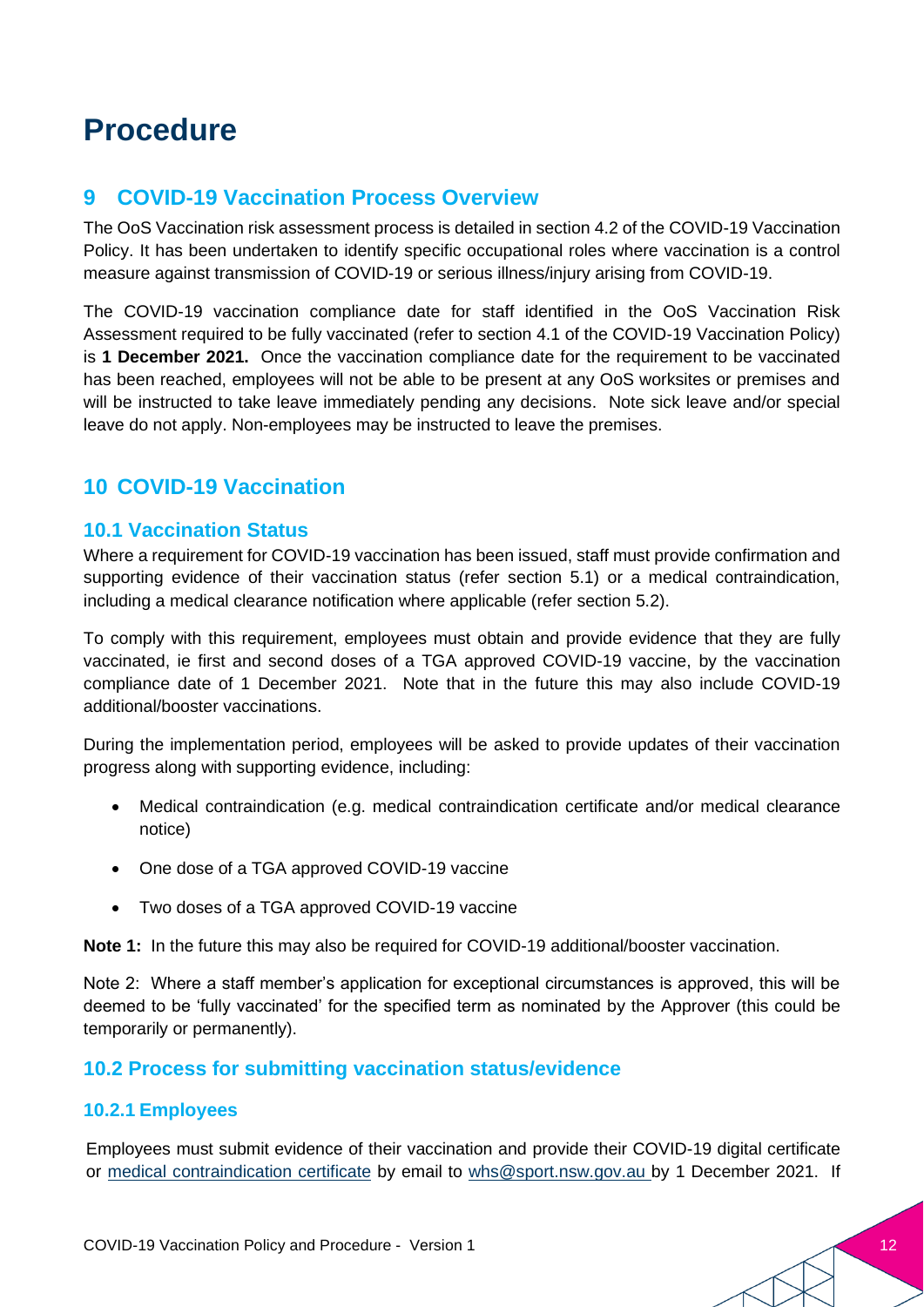making an application for exceptional circumstances, an Exceptional Circumstance Application must be submitted at least one week prior to the vaccination compliance date of 1 December 2021 or if away from the workplace on leave, one week prior to due return date. Only staff who have submitted full vaccination evidence in accordance with this Policy or whose Exceptional Circumstances applications have been approved will be able to be present at OoS worksites or premises from 1 December 2021.

The information and document/s will be added by Human Resources to each employee's SAP profile. Staff must not attend the workplace unless they have provided their proof of vaccination or medical contraindication certificate.

#### **10.2.2 Staff other than Employees**

Non-payroll staff, including contractors, consultants, volunteers and students, apprentices/trainees/those on work experience are required to be fully vaccinated. The organisation they are engaged through must confirm compliance with this requirement before they commence with the OoS. Managers/Supervisors must retain confirmation records locally.

#### **10.2.3 New Employees**

All new staff in roles identified in Tiers 1 and 2 of the Vaccination Risk Assessment (refer section 4.1 of the COVID-19 Vaccination Policy) commencing with the OoS will need to submit evidence of their vaccination status as part of the OoS pre-employment screening process, which will be validated and entered into SAP by Workforce Management.

#### **10.2.4 OoS Staff working at other OoS sites**

OoS staff who are not identified as specific occupational roles that require vaccination (ie Tiers 3 and 4) but work at to other OoS sites will be deemed to be in Tier 2 and must be fully vaccinated and their vaccination details must be recorded in SAP in accordance with the COVID-19 Vaccination Policy.

#### **10.2.5 Staff undertaking roles**

Staff undertaking higher duties, temporary assignments or a role other than their substantive role, and either their substantive role or the other role is identified in the OoS vaccination risk assessment as requiring full vaccination (Tiers 1 and 2), they will be required to submit evidence of their vaccination status through to Human Resources via email at [whs@sport.nsw.gov.au](mailto:whs@sport.nsw.gov.au) by the compliance date (1 December 2021).

#### **10.3 Validating vaccination status/evidence**

When an employee submits their first and second dose vaccination status and evidence, WHS are responsible for validating the information by confirming that the employee has provided one of the following accepted forms of evidence:

- COVID-19 digital certificate:
- an immunisation history statement which can be accessed from Medicare online or the Express Plus Medicare mobile app;
- a statement of their vaccination history which they can request from the Australian Immunisation Register;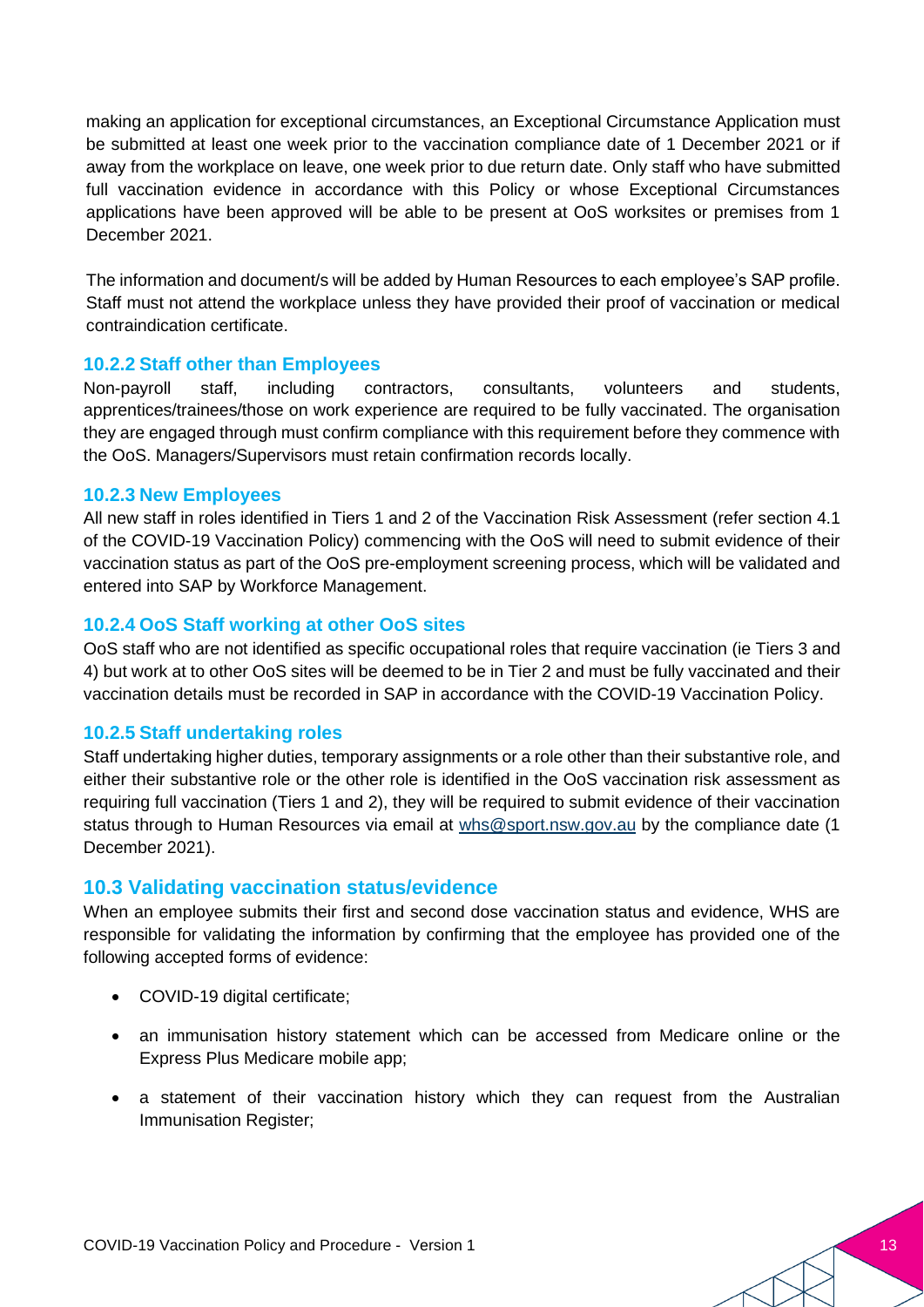WHS will provide Managers and Directors with regular vaccination status reports which will confirm each employee's vaccination status and enable Managers/Supervisors to track their employee's progress and follow up with employees who have not yet met the requirement.

#### **10.3.1 Monitoring vaccination status submissions**

Using the vaccination status report, Managers/Supervisors must also monitor employees who have not yet made any submissions. If employees have not submitted their vaccination status by 2 weeks prior to the specified compliance date of 1 December 2021 for their full vaccination, ie, both the first and second doses, Managers/Supervisors must have an individual conversation with their employees to discuss this requirement.

#### **10.3.2 Incorrect vaccination status submissions**

Incorrect submissions can include:

- No evidence provided
- Evidence provided is not an accepted form of evidence
- Evidence does not match the status submitted

Where incorrect submissions are identified, Managers/Supervisors must have a discussion with their employee to request that the correct information and/or evidence be provided. The WHS Unit will need to revalidate the employee's vaccination status once they have correctly updated their information and/or evidence.

#### **10.4 Managing staff with a Medical Contraindication**

Staff will need to provide their COVID-19 digital certificate or [medical contraindication certificate](https://www.health.nsw.gov.au/Infectious/covid-19/vaccine/Documents/covid-19-vaccine-contraindication.pdf) to [whs@sport.nsw.gov.au](mailto:workhealthandsafety@sport.nsw.gov.au)

Prior to any offer of employment, if a candidate has submitted a Medical Contraindication Certificate in response to the vaccination pre-employment checks, Workforce Management must send this form to [whs@sport.nsw.gov.au](mailto:workhealthandsafety@sport.nsw.gov.au) and liaise with WHS for review and validation.

#### **10.4.1 Validating medical contraindications**

The Manager/Supervisor must ensure that any submission regarding a medical contraindication:

- is on the approved medical contraindication certificate provided by NSW Health and approved by the Chief Health Officer
- is completed by a registered medical practitioner
- that Section A or Section B of the Medical Contraindication Certificate has been completed. An Employee must have medical contraindications to all of the COVID-19 vaccines available for use in Australia in order to be exempted from COVID-19 vaccination requirements

If areas of the form are incomplete, or, 'other' has been selected as a reason for medical contraindication, further advice may be required from the employee's medical practitioner, and if required the government medical assessment provider, Sonic. Managers/Supervisors should seek advice from WHS prior to actioning the above.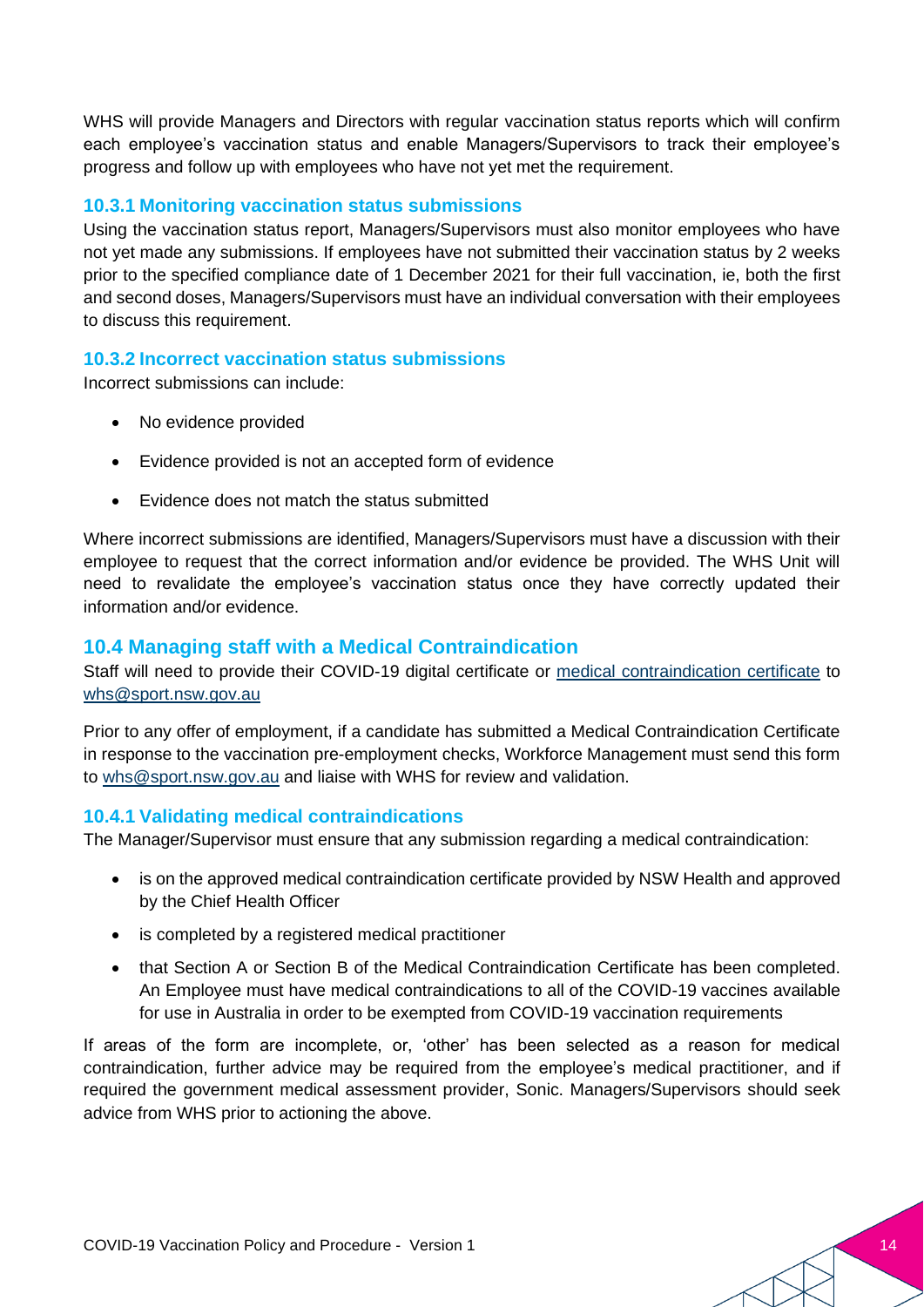#### **10.4.2 Dealing with medical contraindications**

Each case must be individually considered by the Manager/Supervisor and Director in consultation with WHS noting the medical condition, the working arrangements, and the type of work, the risk to others in the workplace, the availability of alternative work or anything else that is relevant.

#### *10.4.2.1 Ongoing medical contraindications*

For employees with ongoing medical contraindications the following options can be considered:

- accepting the medical contraindication as fulfilling the vaccination requirement
- Workplace Adjustment, which can include:
	- o Role adjustment
	- $\circ$  Ongoing assignment to another role (as per assignment to role guidelines)

Where a workplace adjustment cannot be made, and once all other relevant options have been ruled out, consideration may be given to whether the person can continue in employment. Managers/Supervisors must seek advice from Workplace Relations, Human Resources before actioning any of the above options.

#### *10.4.2.2 Temporary medical contraindications*

Temporary medical contraindications are valid for up to 6 months. If the medical contraindication persists beyond this time the employee will need to seek a review by an appropriate medical practitioner. If the cause of the medical contraindication persists, a new medical contraindication certificate will need to be completed.

For employees with a temporary medical contraindication the following options can be considered:

- Taking available leave
- Flexible working arrangements (temporary arrangements)
- Workplace Adjustment, which can include:
	- o Role adjustment
	- $\circ$  Temporary assignment to another role (as per assignment to role guidelines)
- If a temporary medical contraindication persists, and all other relevant options including workplace adjustments have been ruled out, consideration will be given to whether the person can continue their employment with the OoS.
- vaccination within a reasonable timeframe.

Managers/Supervisors must seek advice from Workplace Relations before actioning any of the above options.

#### *10.4.2.3 COVID-19 temporary medical contraindication*

An employee diagnosed with COVID-19 and who has been issued a medical clearance notice under the [NSW Public Health Orders,](https://www.health.nsw.gov.au/Infectious/covid-19/Pages/public-health-orders.aspx) is taken to be fully vaccinated for up to 6 months from the date the medical clearance notice is issued.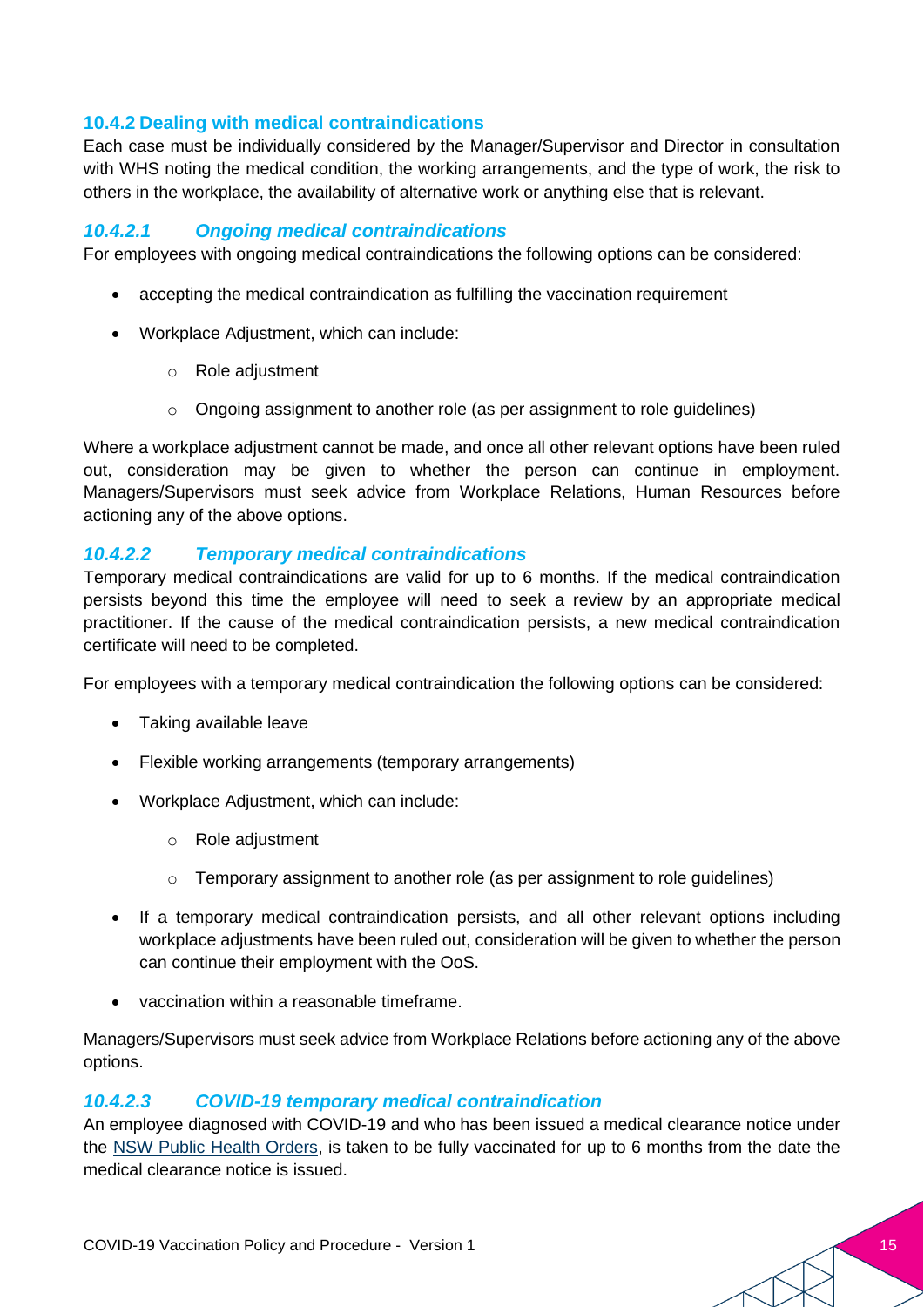During this time the employee is considered compliant with the OoS COVID-19 Vaccination Policy and can continue normal work duties associated with their role.

These employees must email to [whs@sport.nsw.gov.au](mailto:workhealthandsafety@sport.nsw.gov.au) a:

- medical contraindication certificate (refer to section 5.2)
- medical clearance notice using the template approved by the Chief Health Officer and issued by a medical practitioner or registered nurse.

WHS must validate the medical contraindication (refer to section 10.4.1) and the medical clearance notification.

Towards the end of the temporary timeframe (up to 6 months), Managers/Supervisors will need to follow up with their employees to re-confirm their status and have a conversation with them about getting vaccinated.

Managers/Supervisors must submit these records to [whs@sport.nsw.gov.au](mailto:workhealthandsafety@sport.nsw.gov.au)

Once the documentation is verified and entered into SAP, the Office of Sport will destroy copies of vaccination certificates or return it to the staff member.

#### **10.5 Exceptional Circumstances**

Staff must be fully vaccinated or have submitted a valid Medical Contraindication Certificate by the date of compliance. If a staff member believes that there are exceptional circumstances why they shouldn't have to be vaccinated, other than a medical contraindication, they can apply to have this considered as an exceptional circumstance. An Exceptional Circumstance Application must be submitted at least one week prior to the vaccination compliance date of 1 December 2021 or if away from the workplace on leave, one week prior to due return date. Once the vaccination compliance date for the requirement to be vaccinated has been reached, employees will not be able to be present at any OoS worksites or premises and will be instructed to take leave immediately pending any decisions. Note sick leave and/or special leave do not apply. Non-employees may be instructed to leave the premises.

The process to apply for an exceptional circumstance exemption is:

- 1. Staff member must complete an Exceptional Circumstances form and submit it to their Manager/Supervisor or Manager or Director
- 2. The submission will be reviewed by Human Resources
- 3. The Chief Executive or relevant Executive Director will review the recommendations for approval

If the exceptional circumstance is approved, an individual risk assessment must be performed to determine if the employee can continue in their current role with additional control measures in place. Other alternatives may also be considered.

If an exceptional circumstance is not approved, the employee will need to comply with the requirements of the COVID-19 Vaccination Policy within a reasonable timeframe agreed between the employee and their Manager/Supervisor. Once the vaccination compliance date for the requirement to be vaccinated has been reached, employees will not be able to be present at any OoS worksites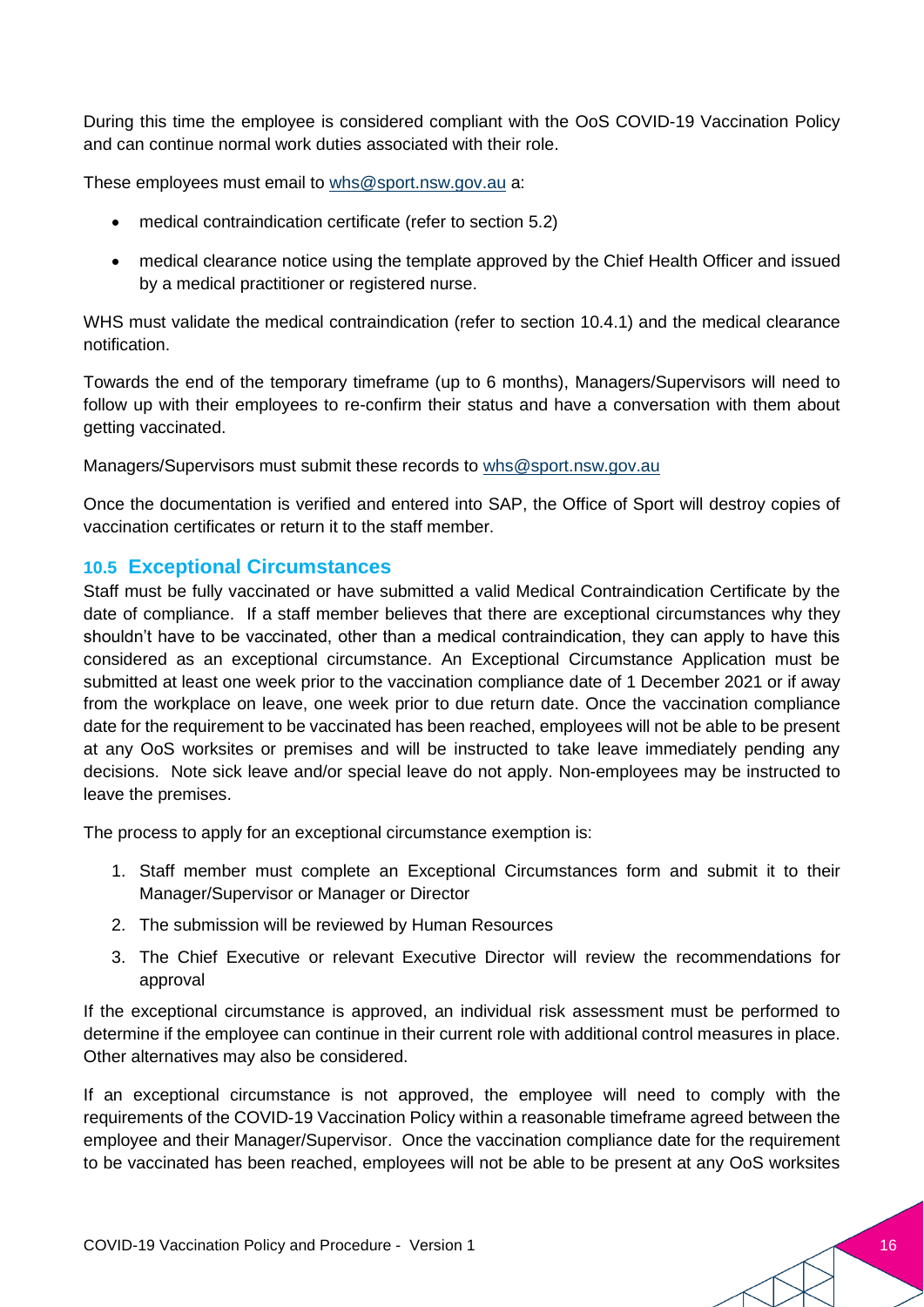or premises and will be instructed to take leave immediately pending any decisions. Note sick leave and/or special leave do not apply.

#### **11 Security of Information**

Employees' vaccination information will be securely stored on SAP. Once the documentation is verified, the Office of Sport will destroy copies of vaccination certificates or return it to the staff member. Refer to section 5.7 of the COVID-19 Vaccination Policy for further information.

#### **12 Local Assessments**

Site-based risk assessments will need to be undertaken by managers for the following:

- Staff who have submitted a valid contraindication medical certificate
- Staff who have an approved exceptional circumstances application
- Where a staff member has informed their manager that they are considered particularly vulnerable to the health impacts of coronavirus (eg chronic health conditions)

In the above circumstances, managers, in consultation with Human Resources, are to conduct a site-based risk assessment of COVID-19 considering features of the workplace and the nature of the work.

#### **13 Managing non-compliance**

#### **13.1 What is non-compliance?**

Non-compliance is where an employee refuses to do any of the following, by the required compliance date of 1 December 2021):

- comply with a requirement to be fully vaccinated (ie, first, second dose and/or booster [if required])
- provide evidence of vaccination status
- provide medical contraindication evidence

Note that where a staff member's application for exceptional circumstances is approved, this will be deemed to be 'fully vaccinated' for the specified term as nominated by the Approver (this could include temporarily or permanently).

Managers/Supervisors are responsible for addressing instances of non-compliance in consultation with Workplace Relations, Human Resources before actioning.

The default position is that employees who do not comply with the direction to be vaccinated will not be able to attend work. Alternative arrangements will be implemented which may include taking leave. Sick leave and COVID leave cannot be used for this purpose. Refer to section 5.7 of the COVID-19 Vaccination Policy for further information.